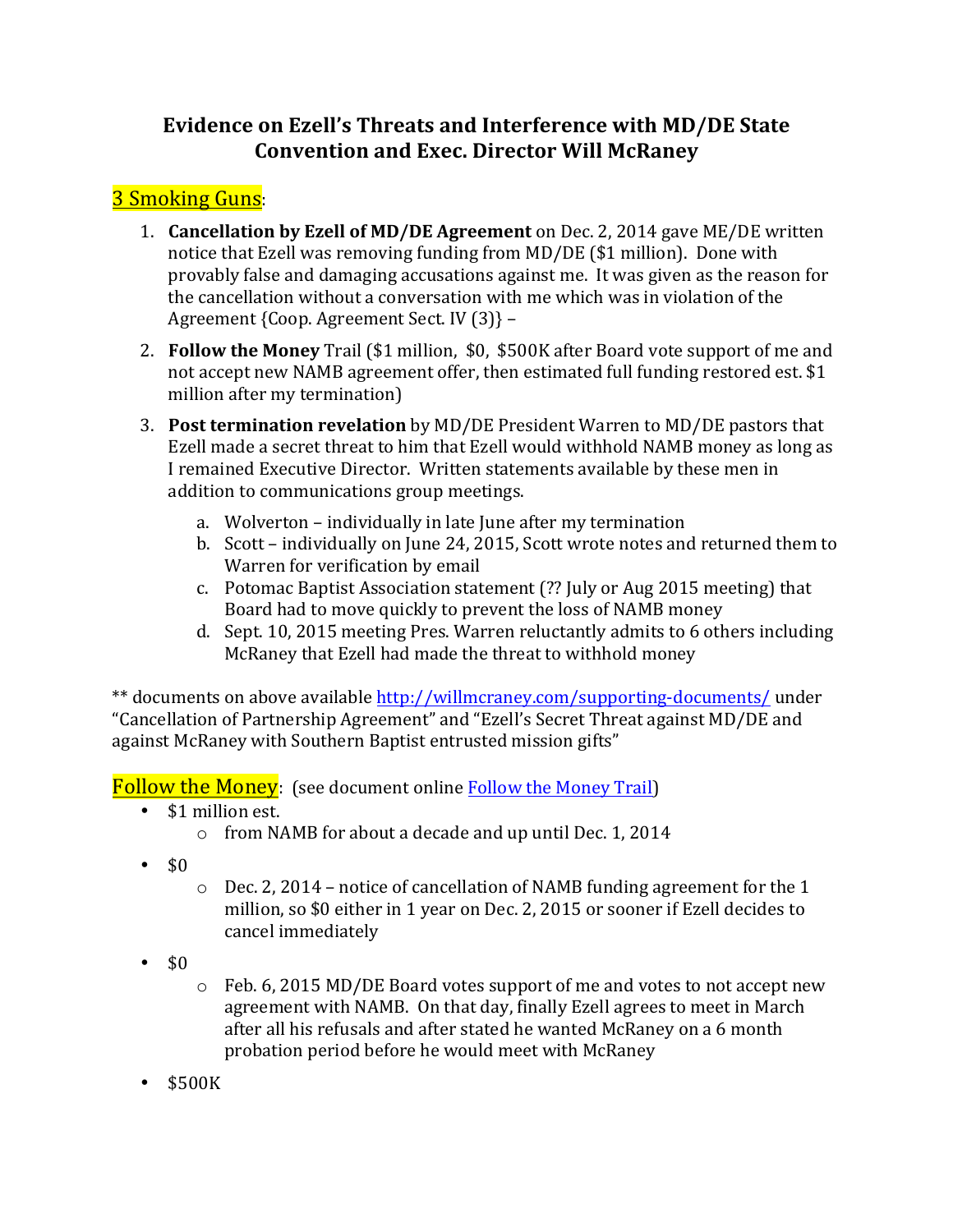- $\circ$  March 11, 2015 Ezell agrees to provide \$500k and withhold \$500k in funding to MD/DE from previous budget agreement
- \$1 million estimate (exact figures not available)
	- o soon after McRaney's termination

### **More Evidence**

- NAMB employee Mon or Tues at SBC in Columbus Ohio in 2015
	- $\circ$  in talking with his NAMB superior, he inquired as to whether they would be giving more money to the MD/DE Convention, when the reply was 'no' over the long-term, then the NAMB employee told me and Sandy that he asked NAMB leadership, "then why did you (NAMB leaders) force McRaney out?"
- MD/DE Pastor Derek Yelton and affirmed by MD/DE Board President Mark Dooley in email on Sept. 9, 2015 email, it was stated in the meeting of the Potomac Association, "we had to move quickly to keep from losing funding from NAMB"

# **Related Timeline:**

#### **Pre Dec. 2 Cancellation**

- MD/DE is a leading state in terms of church planting and in financial investment into SBC mission efforts from the state budget and from the churches across the region. The MD/DE Convention is making highly notable advances in a wide range of areas.
- Ezell refuses at least 6 written requests to meet by McRaney when he learns there may be a NAMB concern
- NAMB offers McRaney and MD/DE Convention a new agreement like the small state conventions. McRaney did not accept them and preferred to partner around the existing Agreement that was signed in 2012.
- NAMB offers, then applies pressure, and then Ezell makes 3 unsubstantiated concerns known on Nov. 19, 2014 by email
	- $\circ$  McRaney responds with a 17 page response to provide clarification and explanation in writing since Ezell would not meet

**Cancellation without notice against Agreement and w/o verification** {Coop.

Agreement Section IV (3) }

- Received on Dec. 3, 2014 notice of cancellation in 1 year, unless Ezell decided to cancel immediately
- Received without prior conversation as required in the Coop. Agreement
- Blamed cancellation (withdrawing of \$1 million) on me for violating the Agreement, which is provably false and damaging (libel)